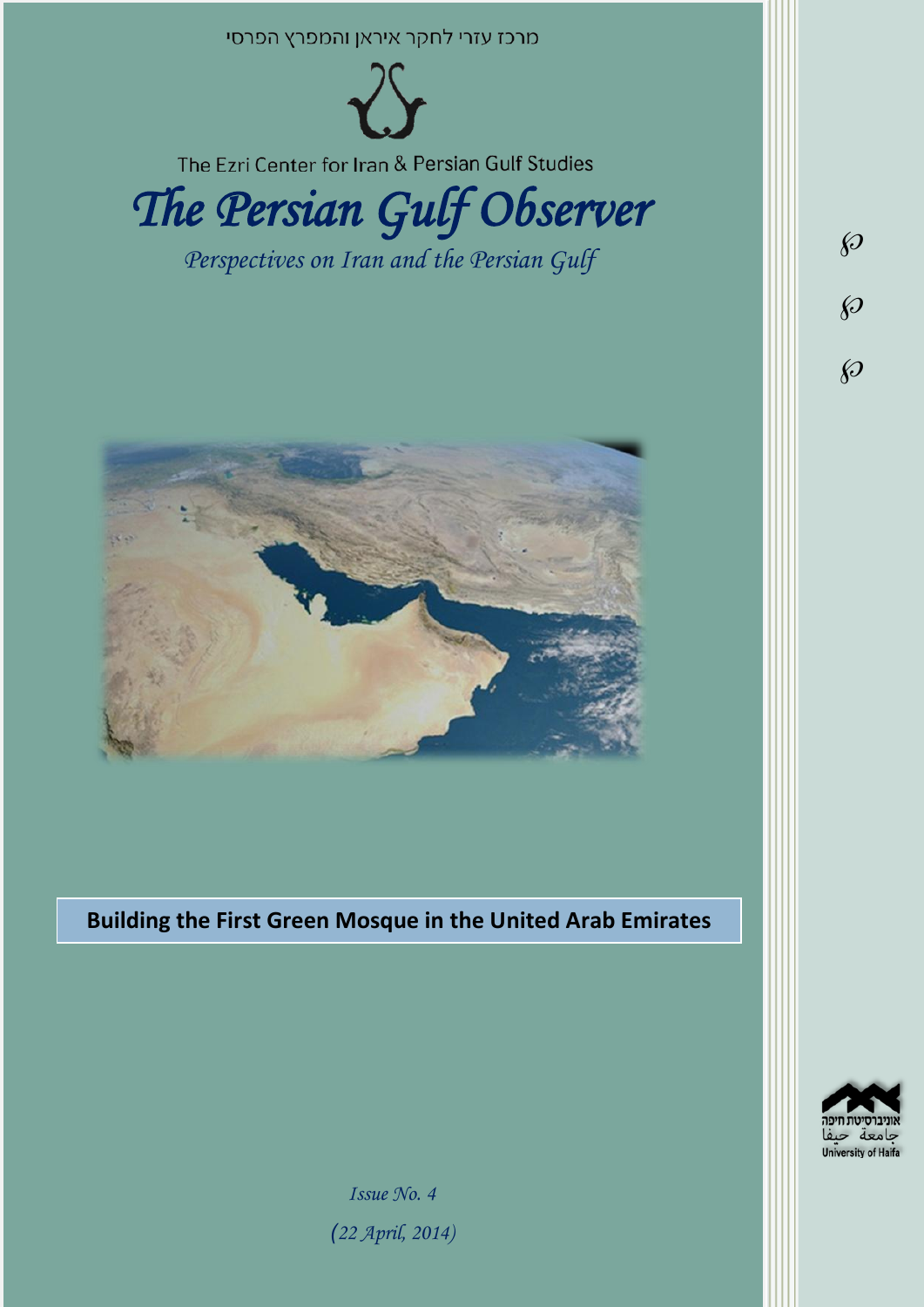The Ezri Center for Iran & Persian Gulf Studies at the University of Haifa is happy to launch *The* Persian Gulf Observer: Perspectives on Iran and the Persian Gulf. The Persian Gulf Observer will be published periodically, expressing the views and analysis of the Ezri center's researchers on various issues concerning the Persian Gulf region and the countries which lay by its shores. Attached please find the Fourth issue written by Dr. Moshe Terdiman on "Building the First Green Mosque in the United Arab Emirates."

You are most welcome to follow the Ezri Center's twits at: <https://twitter.com/EzriCenter>, be our friend on Facebook: [https://www.facebook.com/pages/The-Ezri-Center-for-Iran-and-](https://www.facebook.com/pages/The-Ezri-Center-for-Iran-and-Persian-Gulf-Studies/141080069242626)[Persian-Gulf-Studies/141080069242626](https://www.facebook.com/pages/The-Ezri-Center-for-Iran-and-Persian-Gulf-Studies/141080069242626)

and visit our home site:<http://gulfc.haifa.ac.il/>

You are also cordially invited to visit our site in Persian [www.TeHTel.com,](http://www.tehtel.com/) where you could find interesting material on various aspects of the life in Israel.

## DOG DOG DOG DOG DOG DOG DOG

מרכז עזרי לחקר איראן והמפרץ הפרסי באוניברסיטת חיפה שמח להשיק את :*The Persian Gulf Observer* 

Perspectives on Iran and the Persian Gulf בו יוצגו מאמרי דעה שיופצו בתדירות תקופתית, פרי- עטם של חוקרי, המרכז על מגוון נושאים מאזור המפרץ הפרסי והמדינות השוכנות לחופיה.

להלן הגיליון הרביעי ובו מאמר מאת ד"ר משה טרדמן בנושא "בניית המסגד הירוק הראשון באיחוד האמירויות הערביות."

אנו מזמינים אתכם לעקוב אחרי ציוצי המרכז בכתובת: [EzriCenter/com.twitter://https](https://twitter.com/EzriCenter) ,

[https://www.facebook.com/pages/The-Ezri-Center-for-Iran-and-](https://www.facebook.com/pages/The-Ezri-Center-for-Iran-and-Persian-Gulf-Studies/141080069242626):כהיות חברים שלנו בפייסבוק

[Persian-Gulf-Studies/141080069242626](https://www.facebook.com/pages/The-Ezri-Center-for-Iran-and-Persian-Gulf-Studies/141080069242626)

<http://gulfc.haifa.ac.il/> ולבקר אותנו באתר הבית:

דוברי ויודעי הפרסית שביניכם מוזמנים לבקר באתר שלנו בשפה הפרסית [com.TeHTel.www](http://www.tehtel.com/) בו ניתן למצוא חומרים מעניינים על היבטים שונים של החיים בישראל.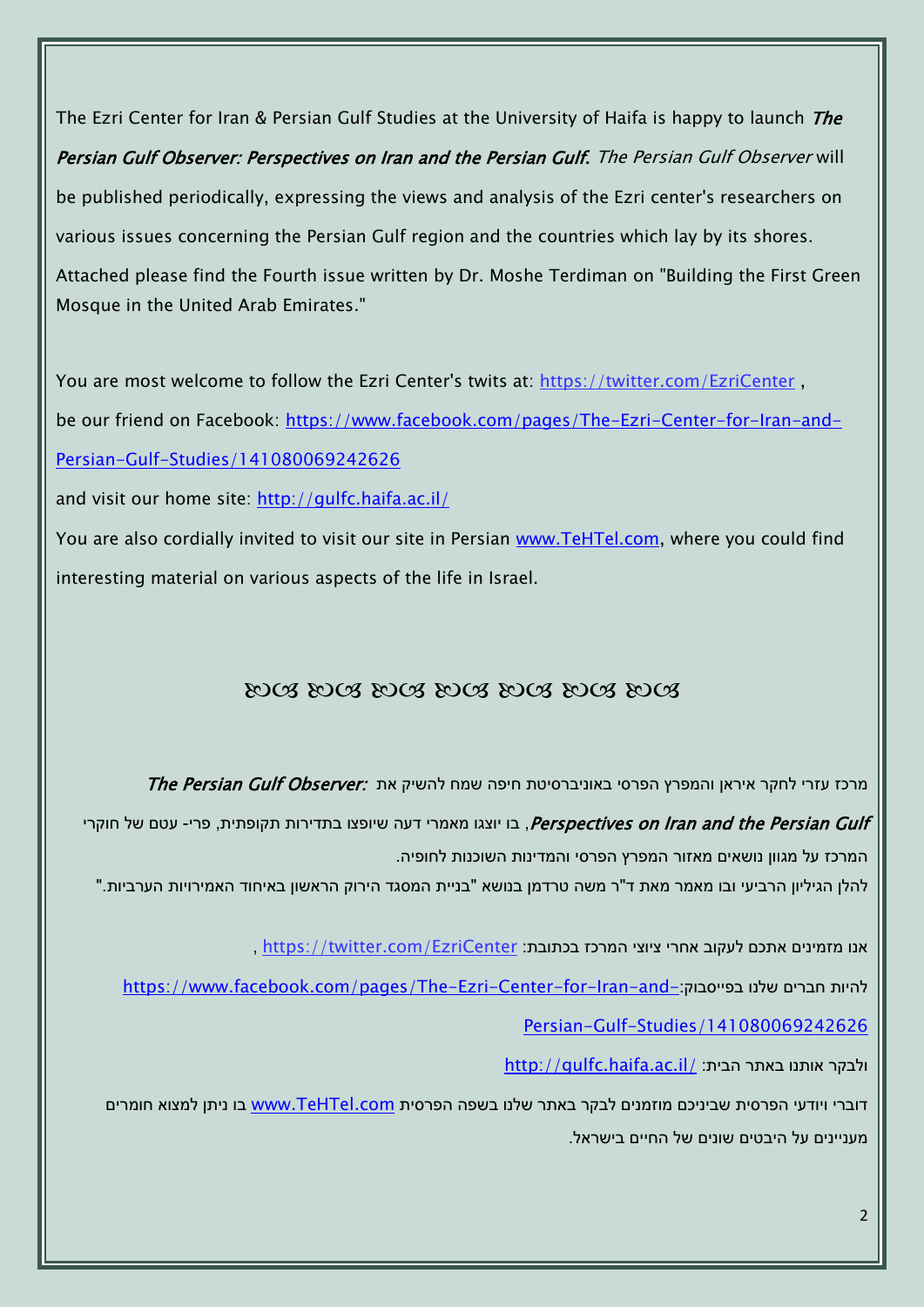## Building the First Green Mosque in the United Arab Emirates

## By Dr. Moshe Terdiman

On March 8, 2014, the Awqaf and Minors Affairs Foundation (AMAF) announced that the construction of the Khalifa al-Tajer Mosque, the first eco-friendly mosque in the UAE, which should have been completed by March 2014, is 85% complete and will be opened in a short while. According to Tayeb al-Rais, the secretary general of AMAF, "the mosque will be the largest of its kind in Dubai spreading across 105,000 square feet with a built-up area of 45,000 square feet that can accommodate 3,500 worshippers".<sup>1</sup>

The Khalifa al-Tajer Mosque aims to achieve the Leadership in Energy and Environmental Design (LEED) silver certification. According to Muhammad Hassan, Director of investment in the AMAF, "we have utilized latest green technologies available in the region's first eco-friendly mosque project. The installation of mixers that are in line with the specifications of green buildings will help reduce water consumption. Care has been taken to moderate the speed of water flow from taps in the ablution areas. Used water will be recycled and utilized in washrooms and for plant irrigation". He further said that "the mosque integrates renewable energy solutions in its design. This is illustrated in the exterior lighting poles that are fitted with solar panels, battery storage system that is powered by solar energy and the use of solar panels instead of energy-draining electric heaters for the purpose of water heating".<sup>2</sup>

In addition to the above mentioned renewable energy solutions and technologies, the design of the mosque will also incorporate energy-saving LED lights; a control system that automatically switches on the lights during prayer times or in the presence of an individual in the hall; daylight sensors in the extension of the mosque; a climate control system to regulate the air-conditioning units according to prayer times and the number of worshippers; thermal insulation in the building material for roofs and exterior walls to reduce heat transfer; double-glazed windows with metal coating to minimize the intensity of solar radiation into the mosque; technologically

<sup>1</sup> See on-line at: [http://gulfnews.com/news/gulf/uae/general/uae-s-first-eco-friendly-mosque-to-open](http://gulfnews.com/news/gulf/uae/general/uae-s-first-eco-friendly-mosque-to-open-soon-1.1301113)[soon-1.1301113;](http://gulfnews.com/news/gulf/uae/general/uae-s-first-eco-friendly-mosque-to-open-soon-1.1301113) [http://www.albawaba.com/business/uae-green-mosque-559771;](http://www.albawaba.com/business/uae-green-mosque-559771) [http://www.constructarabia.com/construction-news/middle-easts-first-green-mosque-under](http://www.constructarabia.com/construction-news/middle-easts-first-green-mosque-under-construction/)[construction/](http://www.constructarabia.com/construction-news/middle-easts-first-green-mosque-under-construction/)

 $\overline{a}$ 

<sup>2</sup> See on-line at: <u>http://gulfnews.com/news/gulf/uae/general/uae-s-first-eco-friendly-mosque-to-open-soon-1.1301113</u>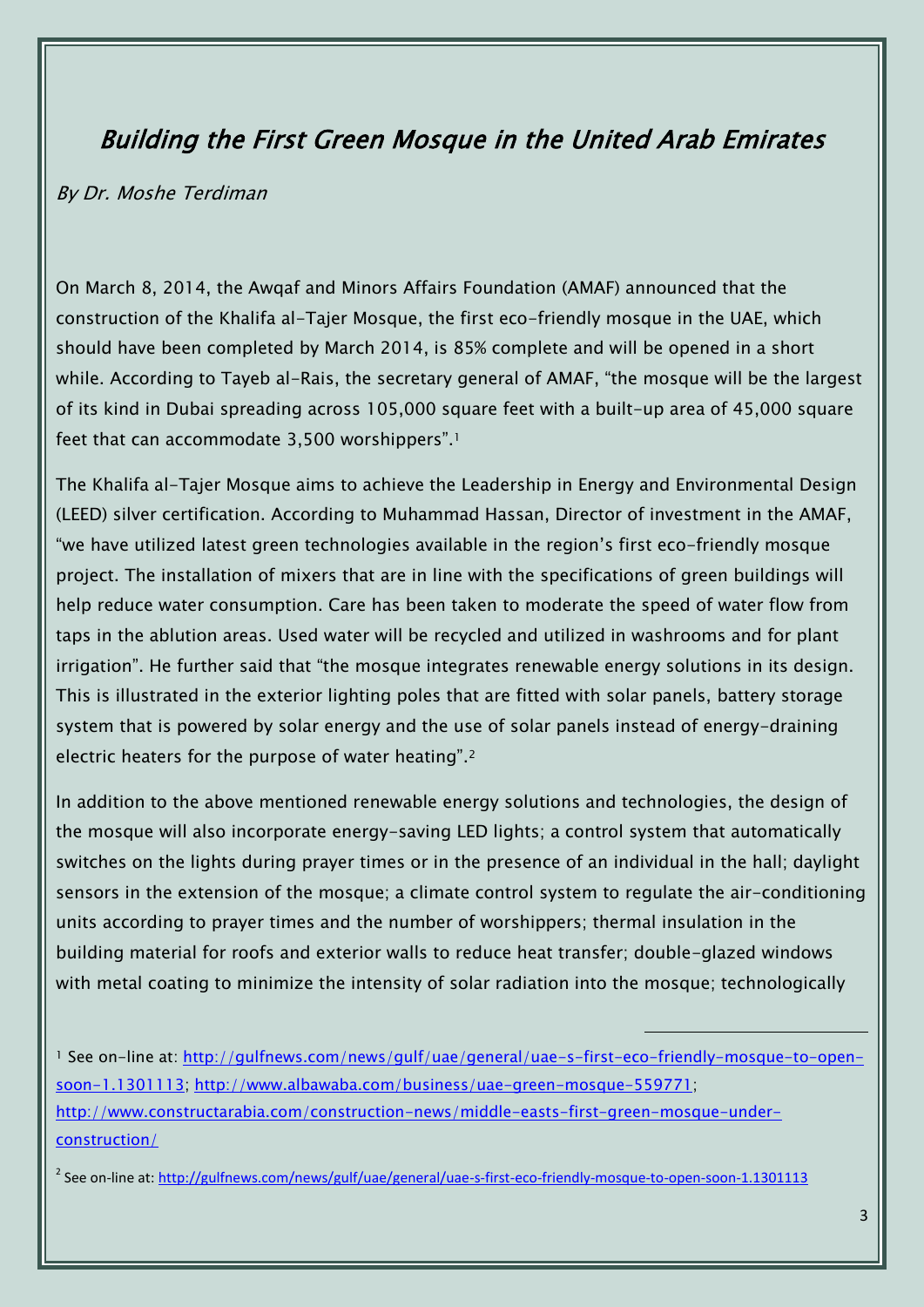advanced equipment to improve indoor air quality and the performance of the air-conditioning system; and green spaces, particularly gardens on the roof, for heat insulation. The mosque will be constructed with eco-friendly materials to avoid the use of asbestos and polystyrene.<sup>3</sup>

Through the Khalifa al-Tajer Mosque, Tayeb al-Rais hopes to "inspire many more such ecofriendly initiatives that are in line with Dubai's vision for a sustainable future".<sup>4</sup> He also expressed his hope to make a lot of Dubai mosques eco-friendly by 2015 by using thermal insulation systems to reduce energy consumption and air conditioning units that release a lower amount of greenhouse gases.<sup>5</sup>

The Khalifa al-Tajer Mosque fits in with the Dubai Strategic Plan 2015, which states that "the strategic vision of the Infrastructure, Land and Environment sector is to integrate infrastructure development and environmental focus in order to achieve sustainable development. With this context, the Government aims to provide a sustainable, effective and balanced infrastructure including all elements such as energy, electricity, water, roads, transportation and waste management while protecting the environment". It further states that "the aims for the infrastructure, land and environment sector will be achieved through maintaining Dubai as a safe, clean, attractive and sustainable environment", which means that it will "update and align environmental regulation with best practices and develop required enforcement mechanisms; adopt a sustainable development approach by integrating environmental outcomes within development policies; and raise environmental awareness".<sup>6</sup>

The Khalifa al-Tajer Mosque also fits in with the Green Building Regulations and Specifications in the Emirate of Dubai. This document obliges the Emirate of Dubai, under the opening preamble, to apply the green building regulations and specifications on all buildings in the Emirate of Dubai "in implementation of the decision of the UAE Vice President, Prime Minister and Ruler of Dubai His Highness Sheikh Mohammed bin Rashid Al Maktoum, and in line with the Dubai Strategic Plan 2015, and the directives for applying green building specifications on all buildings in the Emirate of Dubai as per the best environment-friendly international standards adapted to local conditions

 $\overline{a}$ 

<sup>&</sup>lt;sup>3</sup> See on-line at: [http://gulfnews.com/news/gulf/uae/general/uae-s-first-eco-friendly-mosque-to-open-soon-1.1301113;](http://gulfnews.com/news/gulf/uae/general/uae-s-first-eco-friendly-mosque-to-open-soon-1.1301113) [http://www.albawaba.com/business/uae-green-mosque-559771;](http://www.albawaba.com/business/uae-green-mosque-559771) [http://www.arabnews.com/islam-perspective/eco-friendly](http://www.arabnews.com/islam-perspective/eco-friendly-mosque-planned-dubai)[mosque-planned-dubai](http://www.arabnews.com/islam-perspective/eco-friendly-mosque-planned-dubai)

<sup>&</sup>lt;sup>4</sup> See on-line at: <u>http://gulfnews.com/news/gulf/uae/general/uae-s-first-eco-friendly-mosque-to-open-soon-1.1301113</u>

<sup>5</sup> See on-line at: [http://www.selectproperty.com/2013/03/dubai-announces-plans-for-first-green](http://www.selectproperty.com/2013/03/dubai-announces-plans-for-first-green-mosque/)[mosque/](http://www.selectproperty.com/2013/03/dubai-announces-plans-for-first-green-mosque/)

<sup>&</sup>lt;sup>6</sup> See on-line at: <u>http://www.sclgme.org/Dubai%20Strategic%20Plan%20-%20English.pdf</u>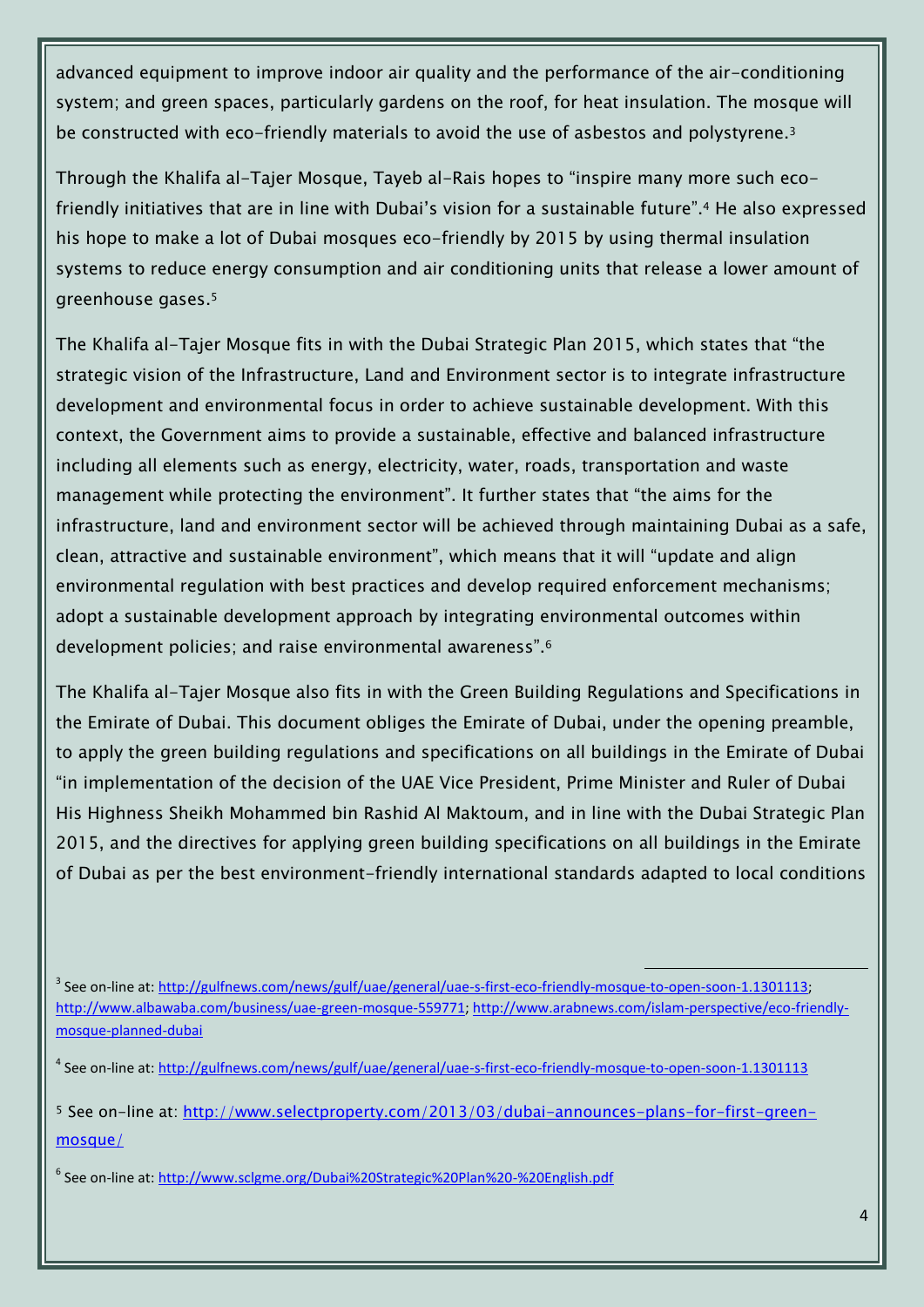of the Emirate of Dubai to keep Dubai a healthy city that follows the highest standards of sustainable development and has clean pollution-free environment".<sup>7</sup>

It should be mentioned in this context that although the Khalifa al-Tajer Mosque is the first ecofriendly mosque in the UAE, it is not the first of its kind in the world. An eco-friendly mosque is a relatively new concept which aims at making mosques more environmentally and economically sustainable, reducing their impact on the environment while contributing to the wellbeing of communities. The first eco-friendly mosque was built in Manchester, Great Britain in 2008. Later on, green mosques have been built in other countries as well, in the West (in the US and Germany for example), in South East Asia (in Singapore for example) and in Middle Eastern countries, such as Turkey and Israel.

In most of these regions, public opinion has provided the impetus for the building of eco-friendly mosques. Islamic environmental organizations and Muslim environmental activists have felt a need to examine the way they live and rethink their relationship with the environment in light of the challenges of climate change and global warming faced by the whole of humanity. They have been trying to ensure that Muslim communities are and will be at the forefront of coming up with solutions to safeguard the future of the planet for generations to come. These solutions can be found in the Islamic religion. The Qur'an and the Hadith are full of verses and sayings regarding nature and the relationship between Allah, the human beings and nature. These verses and sayings urge human beings, among other things, to live balanced and moderate lives, to avoid excessive use of natural resources, and to respect nature. According to Islam, human beings are stewards or caretakers of the earth who are responsible for maintaining its balance. Therefore, some Muslims believe that they should be more involved in environmental activism in order to preserve Allah's creation. For those Muslims, one of the places to start from is the mosque, the cornerstone institution in Islamic society.

On the other hand, in the GCC countries, it is governments that have been seeking to develop a culture of sustainability through regulation, while public awareness of environmental issues has remained weak. This is, at least partly, why the concept of an eco-friendly mosque is a relative latecomer to the Gulf countries. Nowadays, some of the Gulf countries – the UAE, Qatar, and Saudi Arabia -- are moving towards building eco-friendly mosques. Saudi Arabia is in the planning stages of making more than 90,000 mosques throughout the country eco-friendly,<sup>8</sup> and

 $\overline{a}$ 

<sup>7</sup> See on-line at: [http://www.dewa.gov.ae/images/greenbuilding\\_eng.pdf](http://www.dewa.gov.ae/images/greenbuilding_eng.pdf)

<sup>8</sup> See on-line at: <http://www.aawsat.net/2014/03/article55330263>